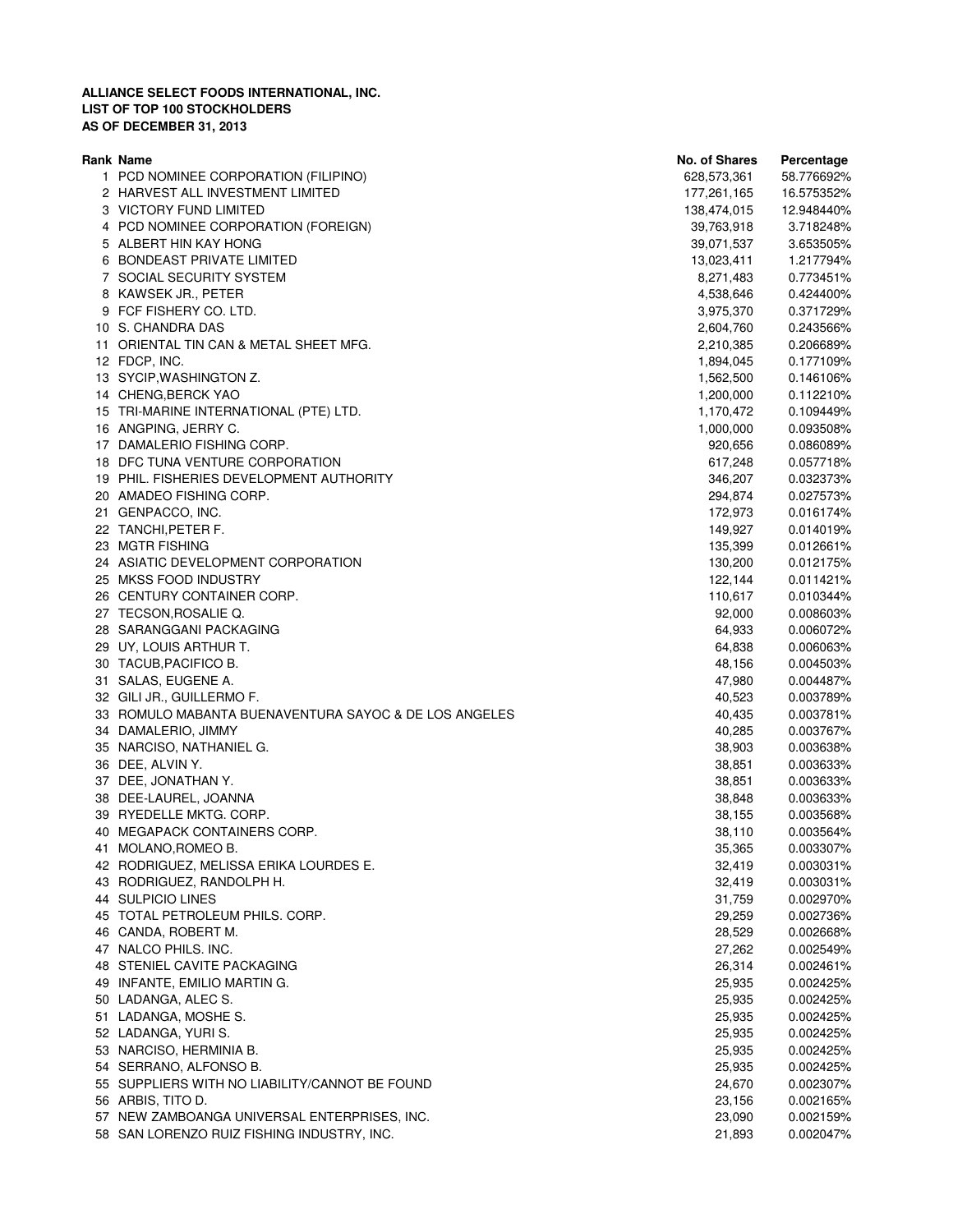| 59 PETRON CORPORATION                               | 21,024        | 0.001966%   |
|-----------------------------------------------------|---------------|-------------|
| 60 CANTOJA DEEP SEA FISHING IND. CORP.              | 20,992        | 0.001963%   |
| 61 LIM, SOPHIA U.                                   | 19,451        | 0.001819%   |
| 62 SALARDA, MAYLYN W.                               | 19,451        | 0.001819%   |
| 63 VETERANS PHILS. SCOUT SECURITY AGENCY            | 18,601        | 0.001739%   |
| 64 SUPEME MERCHANT                                  | 17,951        | 0.001679%   |
| 65 F. DEL ROSARIO FISHING CORP.                     | 17,668        | 0.001652%   |
| 66 LOC-VENTURE CORP.                                | 16,545        | 0.001547%   |
| 67 OFRASIO JR., FELICISIMO G.                       | 15,561        | 0.001455%   |
| 68 JERMEL FISHING AND TRADING INC.                  | 15,096        | 0.001412%   |
| 69 ARBIS, ROSEMARIE A.                              | 12,968        | 0.001213%   |
| 70 BUADO, RODELIO P.                                | 12,968        | 0.001213%   |
| 71 CHAY, CO KIAN, & / OR RITA GAPUZ                 | 12,968        | 0.001213%   |
| 72 DERIT, JEANEFER M.                               | 12,968        | 0.001213%   |
| 73 DY CHI SING                                      | 12,968        | 0.001213%   |
| 74 PEÑALOSA, IRENE J.                               | 12,968        | 0.001213%   |
| 75 SEGUNDO, CRESCENTE M.                            | 12,968        | 0.001213%   |
| 76 TARAC, MYRALYN C.                                | 12,968        | 0.001213%   |
| 77 GRAND C GRAPHICS PRINTER                         | 9,509         | 0.000889%   |
| 78 CARTAGENA, JUNA JOY A.                           | 9,077         | 0.000849%   |
| 79 STENIEL MINDANAO PACKAGING                       | 8,594         | 0.000804%   |
| 80 GRIFFITH LABORATORIES (PHILS.), INC.             | 7,625         | 0.000713%   |
| 81 MENDOZA, ERIC                                    | 7,453         | 0.000697%   |
| 82 BACUD, ROLYNE D.                                 | 6,484         | 0.000606%   |
| 83 BENGZON, JAIME A.                                | 6,484         | 0.000606%   |
| 84 DEE, JENNIFER Y., ITF CARLOS DEE GONZALES        | 6,484         | 0.000606%   |
| 85 DEE, JENNIFER Y., ITF CHRISTOPHER L. DEE         | 6,484         | 0.000606%   |
| 86 DEE, JENNIFER Y., ITF EDWARD JOHN P. DEE         | 6,484         | 0.000606%   |
| 87 DEE, JENNIFER Y., ITF ESPERANZA CARLA DEE-LAUREL | 6,484         | 0.000606%   |
| 88 DEE, JENNIFER Y., ITF FRANCIS MARTIN D. GONZALEZ | 6,484         | 0.000606%   |
| 89 DEE, JENNIFER Y., ITF FRANCIS P. DEE             | 6,484         | 0.000606%   |
| 90 DEE, JENNIFER Y., ITF GABRIELLE L. DEE           | 6,484         | 0.000606%   |
| 91 DEE, JENNIFER Y., ITF JOHANN DEE GONZALES        | 6,484         | 0.000606%   |
| 92 DEE, JENNIFER Y., ITF MANUEL DEE GONZALES        | 6,484         | 0.000606%   |
| 93 DEE, JENNIFER Y., ITF REGINA DEE GONZALES        | 6,484         | 0.000606%   |
| 94 DEE, JENNIFER Y., ITF REGINA ISABEL DEE-LAUREL   | 6,484         | 0.000606%   |
| 95 EDROLIN JR., CARMELITO A.                        | 6,484         | 0.000606%   |
| 96 GATCHALIAN, JAIME S.                             | 6,484         | 0.000606%   |
| 97 GATCHALIAN, RHODORA T.                           | 6,484         | 0.000606%   |
| 98 DAD CROWN BOOKSTORE                              | 5,336         | 0.000499%   |
| 99 ALERTA, SOCRATES L.                              | 5,187         | 0.000485%   |
| 100 CAGAS, MARLYN A.                                | 5,187         | 0.000485%   |
| <b>TOTAL SHARES (TOP 100)</b>                       | 1,069,205,722 | 99.979380%  |
| TOTAL SHARES (REST OF STOCKHOLDERS)                 | 220,515       | 0.020620%   |
| TOTAL ISSUED AND OUTSTANDING SHARES                 | 1,069,426,237 | 100.000000% |
|                                                     |               |             |

| <b>PCD BENEFICIAL OWNERS REPORT</b>                              |               |            |
|------------------------------------------------------------------|---------------|------------|
| <b>Participant's Name</b>                                        | No. of Shares | Percentage |
| EAGLE EQUITIES, INC.                                             | 152,774,999   | 14.285698% |
| AURORA SECURITIES, INC.                                          | 85.161.157    | 7.963257%  |
| ABACUS SECURITIES CORPORATION                                    | 84,283,421    | 7.881181%  |
| SOCIAL SECURITY SYSTEM                                           | 49,075,875    | 4.588991%  |
| <b>QUALITY INVESTMENTS &amp; SECURITIES CORPORATION</b>          | 35,242,986    | 3.295504%  |
| PARAMOUNT LIFE & GENERAL INSURANCE CORPORATION (NON-LIFE DIVISIO | 18,519,546    | 1.731727%  |
| ANGPING & ASSOCIATES SECURITIES, INC.                            | 17.111.497    | 1.600063%  |
| COL Financial Group, Inc.                                        | 14,514,797    | 1.357251%  |
| CITIBANK N.A.                                                    | 13,397,906    | 1.252813%  |
| TOWER SECURITIES, INC.                                           | 13.252.223    | 1.239190%  |
|                                                                  |               |            |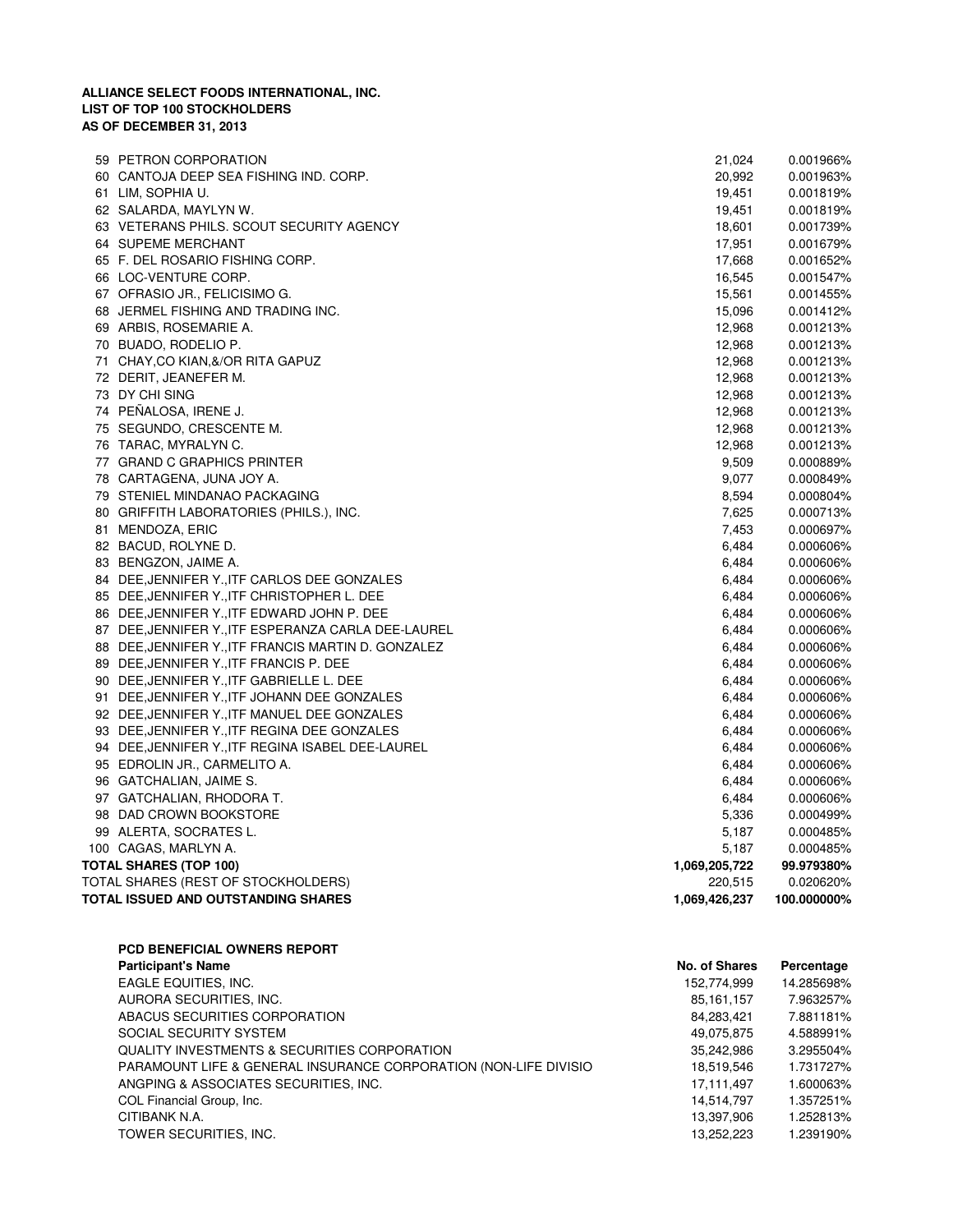| <b>BDO SECURITIES CORPORATION</b>                            | 12,620,013 | 1.180073% |
|--------------------------------------------------------------|------------|-----------|
| AB CAPITAL SECURITIES, INC.                                  | 11,944,269 | 1.116886% |
| ASTRA SECURITIES CORPORATION                                 | 9,101,067  | 0.851023% |
| BELSON SECURITIES, INC.                                      | 8,546,251  | 0.799144% |
| GLOBALINKS SECURITIES & STOCKS, INC.                         | 8,127,621  | 0.759998% |
| PARAMOUNT LIFE & GENERAL INSURANCE CORPORATION               | 6,836,015  | 0.639223% |
| DAVID GO SECURITIES CORP.                                    | 6,611,307  | 0.618211% |
| WEALTH SECURITIES, INC.                                      | 6,265,922  | 0.585914% |
| YU & COMPANY, INC.                                           | 5,432,040  | 0.507940% |
| E. CHUA CHIACO SECURITIES, INC.                              | 5,327,080  | 0.498125% |
| <b>BPI SECURITIES CORPORATION</b>                            | 5,195,199  | 0.485793% |
| <b>MANDARIN SECURITIES CORPORATION</b>                       | 4,390,474  | 0.410545% |
| DEUTSCHE BANK MANILA-CLIENTS A/C                             | 4,200,000  | 0.392734% |
| TRITON SECURITIES CORP.                                      | 4,097,321  | 0.383133% |
| UNICAPITAL SECURITIES INC.                                   | 3,884,383  | 0.363221% |
| SOLAR SECURITIES, INC.                                       | 3,810,904  | 0.356350% |
|                                                              |            |           |
| DIVERSIFIED SECURITIES, INC.                                 | 3,551,169  | 0.332063% |
| STANDARD SECURITIES CORPORATION                              | 3,436,076  | 0.321301% |
| CAMPOS, LANUZA & COMPANY, INC.                               | 3,087,109  | 0.288670% |
| ANSALDO, GODINEZ & CO., INC.                                 | 2,804,426  | 0.262237% |
| DEUTSCHE BANK AG MANILA BRANCH A/C CLIENTS DEUB20            | 2,651,038  | 0.247893% |
| PCIB SECURITIES, INC.                                        | 2,629,419  | 0.245872% |
| ACCORD CAPITAL EQUITIES CORPORATION                          | 2,602,671  | 0.243371% |
| EVERGREEN STOCK BROKERAGE & SEC., INC.                       | 2,549,893  | 0.238436% |
| FIRST METRO SECURITIES BROKERAGE CORP.                       | 2,422,748  | 0.226547% |
| SB EQUITIES, INC.                                            | 2,262,318  | 0.211545% |
| REGINA CAPITAL DEVELOPMENT CORPORATION                       | 2,247,697  | 0.210178% |
| NIEVES SECURITIES, INC.                                      | 2,225,458  | 0.208098% |
| ABACUS SECURITIES CORPORATION                                | 2,220,000  | 0.207588% |
| R. NUBLA SECURITIES, INC.                                    | 2,125,933  | 0.198792% |
| R. S. LIM & CO., INC.                                        | 2,088,512  | 0.195293% |
| MAYBANK ATR KIM ENG SECURITIES, INC.                         | 2,072,194  | 0.193767% |
| HDI SECURITIES, INC.                                         | 2,059,495  | 0.192579% |
| SALISBURY BKT SECURITIES CORPORATION                         | 1,890,575  | 0.176784% |
| THE HONGKONG AND SHANGHAI BANKING CORP. LTD. -CLIENTS' ACCT. | 1,798,000  | 0.168128% |
| G.D. TAN & COMPANY, INC.                                     | 1,740,576  | 0.162758% |
| UOB KAY HIAN SECURITIES (PHILS.), INC.                       | 1,450,000  | 0.135587% |
| PCCI SECURITIES BROKERS CORP.                                | 1,436,783  | 0.134351% |
| VALUE QUEST SECURITIES CORPORATION                           | 1,396,000  | 0.130537% |
| MDR SECURITIES, INC.                                         | 1,190,261  | 0.111299% |
| BERNAD SECURITIES, INC.                                      |            | 0.110762% |
|                                                              | 1,184,515  |           |
| MERIDIAN SECURITIES, INC.                                    | 1,183,453  | 0.110662% |
| DA MARKET SECURITIES, INC.                                   | 1,060,736  | 0.099187% |
| PIONEER LIFE INC. ACCOUNT #2                                 | 965,000    | 0.090235% |
| A. T. DE CASTRO SECURITIES CORP.                             | 848,625    | 0.079353% |
| R. COYIUTO SECURITIES, INC.                                  | 844,103    | 0.078930% |
| H. E. BENNETT SECURITIES, INC.                               | 800,685    | 0.074871% |
| B. H. CHUA SECURITIES CORPORATION                            | 791,087    | 0.073973% |
| AB CAPITAL & INVESTMENT CORP. - TRUST & INVESTMENT DIV.      | 768,000    | 0.071814% |
| SUMMIT SECURITIES, INC.                                      | 749,892    | 0.070121% |
| TRI-STATE SECURITIES, INC.                                   | 746,092    | 0.069766% |
| STAR ALLIANCE SECURITIES CORP.                               | 717,000    | 0.067045% |
| SunSecurities, Inc.                                          | 690,000    | 0.064521% |
| PREMIUM SECURITIES, INC.                                     | 661,656    | 0.061870% |
| GOLDSTAR SECURITIES, INC.                                    | 654,303    | 0.061183% |
| VENTURE SECURITIES, INC.                                     | 633,964    | 0.059281% |
| EASTERN SECURITIES DEVELOPMENT CORPORATION                   | 632,538    | 0.059147% |
| TANSENGCO & CO., INC.                                        | 594,042    | 0.055548% |
| A & A SECURITIES, INC.                                       | 554,153    | 0.051818% |
|                                                              |            |           |